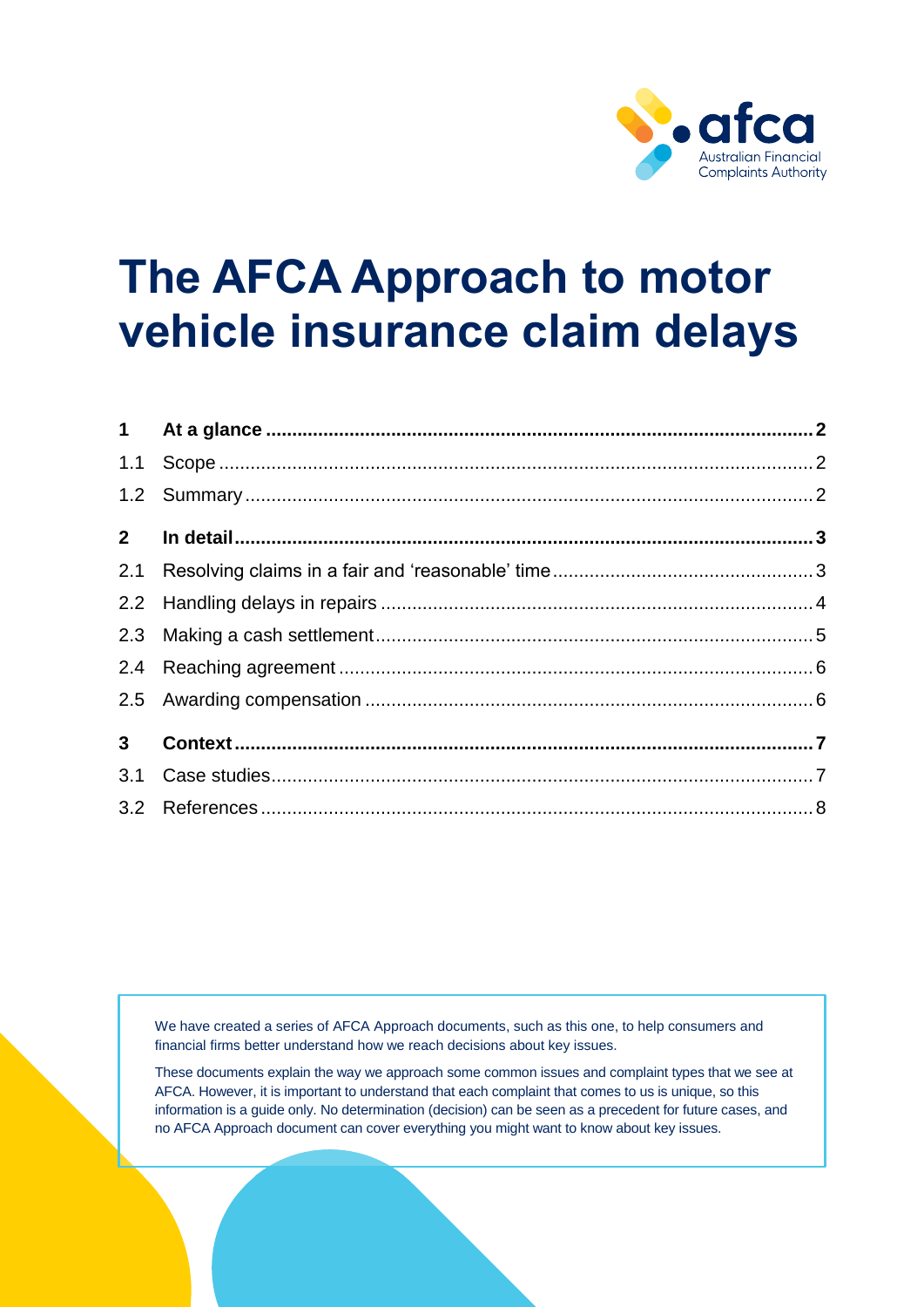# <span id="page-1-0"></span>1 At a glance

# <span id="page-1-1"></span>**1.1 Scope**

When a policyholder claims damage to insured property, a financial firm should progress the claim fairly, promptly and openly.

This document sets out what:

- AFCA reasonably expects of the financial firm when repairing damaged insured property
- the financial firm could do if repairs are delayed because parts are not available
- could form a fair and reasonable cash settlement if the financial firm decides to cash settle where parts are not available
- compensation AFCA may award if claims are unreasonably delayed.

This approach will assist financial firms and complainants with a complaint at AFCA about the repair of insured property.

The approach has been adopted from AFCA's predecessor scheme, the Financial Ombudsman Service.

# <span id="page-1-2"></span>**1.2 Summary**

AFCA considers a fair and prompt resolution of an insurance claim to be part of the financial firm's wider obligation to act with utmost good faith towards the policyholder.

In determining a complaint, AFCA will look at:

- 1 Whether the financial firm acted fairly and promptly to resolve the claim.
- 2 What steps the financial firm took to expedite the repair and ease the complainant's burden if the financial firm chose to repair the damaged property.
- 3 Whether a cash settlement, if offered, was fair and sufficient for the complainant to complete repairs that would have otherwise been authorised under the claim.
- 4 Whether the cash settlement is based on a quote for repairs provided by a licensed repairer prepared to honour the quote even if approached by the complainant outside of the claim.
- 5 Whether the financial firm and the complainant tried to negotiate a fair and workable solution in the face of a genuine difficulty in sourcing replacement parts.
- 6 Whether to award compensation if we find that the financial firm has unreasonably delayed resolving the complainant's insurance claim.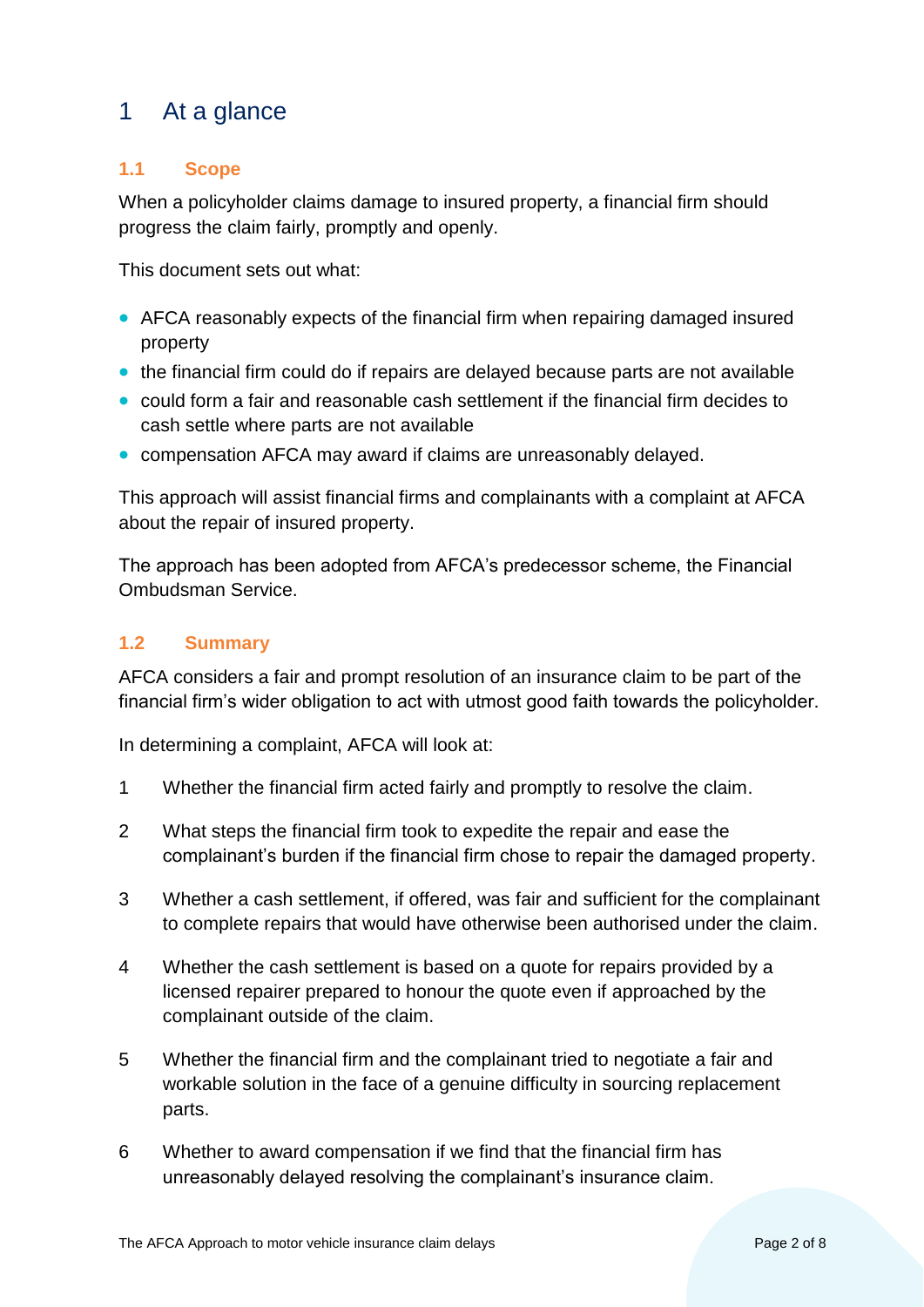# <span id="page-2-0"></span>2 In detail

# <span id="page-2-1"></span>**2.1 Resolving claims in a fair and 'reasonable' time**

## **How should the financial firm resolve claims?**

The financial firm has an obligation to resolve an insurance claim fairly and reasonably promptly where it decides:

- to repair damaged property
- to cash settle a claim.

There is no standard formula to assess what is a 'reasonable' time for the financial firm to resolve a claim, but AFCA looks at:

- the individual facts and circumstances of each claim
- the conduct of both parties.

#### **What if parts are not available?**

AFCA accepts that insurance claims can sometimes be delayed by circumstances beyond the control of the parties, especially if replacement parts are not available. However, a delay caused by parts not being available alone:

- is not a valid excuse for the financial firm not progressing the complainant's insurance claim.
- does not release the financial firm of its obligation to resolve the claim reasonably promptly.

AFCA does not consider it fair or satisfactory for a financial firm not to act, purely due to the non-availability of or difficulty in sourcing a part. The financial firm should make all reasonable attempts to source the required part(s), even if this required the financial firm to look outside the repairer/supplier network it usually uses.

#### **What if the financial firm wants to use a preferred repairer?**

Most insurance policies allow the financial firm to appoint a preferred repairer if it chooses to repair damaged property. If the financial firm exercises this right, it must ensure the preferred repairer is ready and able to complete the repair in a reasonable period.

If a delay is inevitable, the financial firm should:

- be clear about this with the policyholder from the outset
- do what it reasonably can to speed up the repair.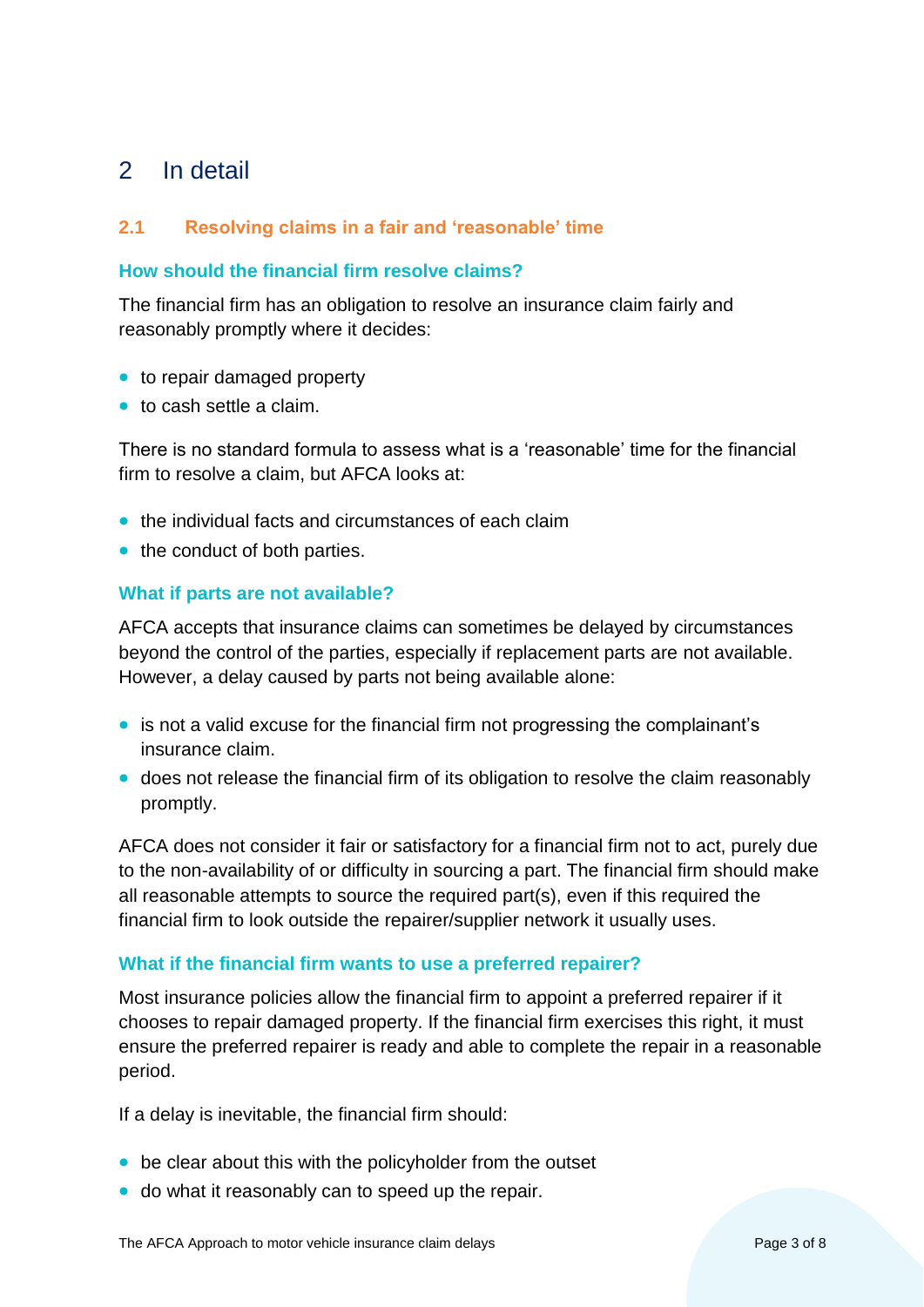#### **What is a fair repair timeframe?**

Where the financial firm chooses a preferred repairer to repair damaged property, we will look at whether the financial firm's proposed timeframe for the repairer to complete the work is fair to the complainant.

To work out an accurate repair timeframe, the financial firm could seek the following information from its preferred repairer before authorising a repair:

- whether the parts needed are immediately available, or
- a reasonable estimate for when the relevant parts will be available.

This helps to determine:

- as accurate a repair timeframe as possible
- if there will be delays as early as possible
- if there is a need to consider other options to speed up the repair.

#### <span id="page-3-0"></span>**2.2 Handling delays in repairs**

#### **What if parts are not in stock?**

AFCA understands that the financial firm's preferred repairers will not always keep replacement parts in stock, or not order them until they are contracted to do the repair work.

However, a preferred repairer should ideally check and confirm parts availability before submitting a repair estimate to the financial firm. This identifies potential delays at the outset, and allows the financial firm to take action to:

- find other repair options
- alert the policyholder and people most affected by such delays.

#### **What if parts are no longer made?**

We also accept that repairs can sometimes be delayed because a manufacturer has stopped producing the parts, such as car parts for a discontinued model. In these cases, the financial firm might need to settle the insurance claim in another way.

Where the financial firm is allowed to use reconditioned or second-hand replacement parts for repair work, it should:

- tell the policyholder up front that the original parts are no longer available
- make reasonable attempts to source reconditioned or second-hand parts from elsewhere.

AFCA acknowledges that some insurers have subscribed to the Motor Vehicle Insurance and Repair Industry Code of Conduct, which imposes obligations on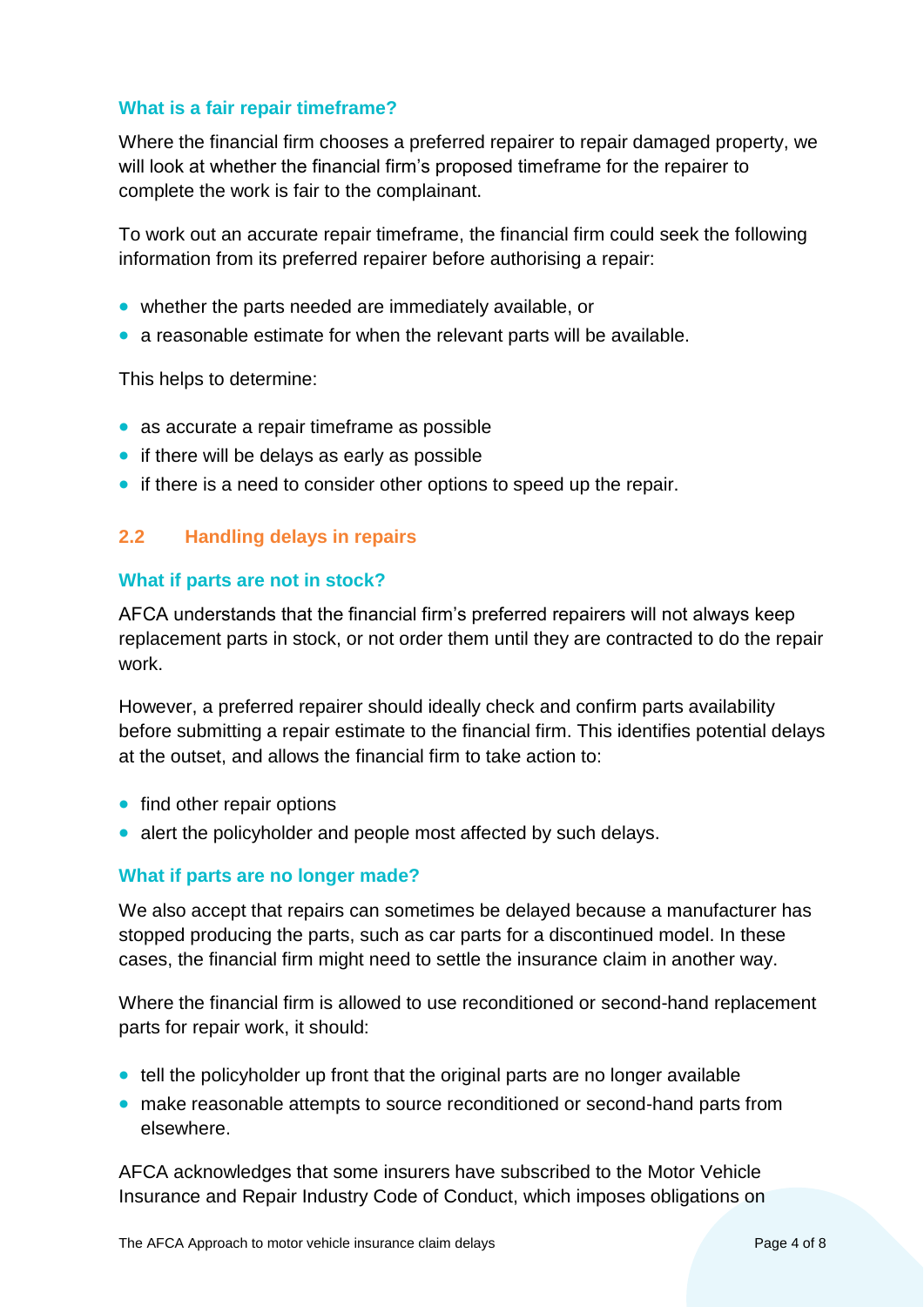participating financial firms and repairers to manage repair networks, approvals and repairs. AFCA believes that its approach on the issue of parts delay complements one of the code's aims, namely – the timely repair of vehicles.

## **What happens if a delay is unavoidable?**

We consider any attempts a financial firm makes to expedite repairs. We will also consider if the financial firm has proposed measures for easing the complainant's burden and whether they are reasonable.

These could include:

- authorising repairs to the complainant's nominated repairer (if available) or to repairers who can obtain the parts, even if this costs more than using a preferred repairer
- checking if other repairers can do the work faster than the preferred repairer
- checking if other spare parts suppliers have the parts needed
- doing a temporary repair using a second hand or recycled part (where possible) if the unavailable part is not critical to operation or safety, and agreeing to complete the repair once the part is available
- offering a courtesy car during the delay.

#### <span id="page-4-0"></span>**2.3 Making a cash settlement**

#### **What makes a fair cash settlement?**

If the financial firm offers the complainant a cash settlement when parts are not available, it must be fair in the circumstances. The complainant must be able to effect repairs with the settlement amount when the parts become available.

Factors we consider in determining if the financial firm's cash settlement offer is fair include whether:

- the financial firm made reasonable attempts to source the unavailable parts or merely relied on the advice of preferred repairers before deciding to cash settle
- the offer reflects possible price rises when the replacement parts become available, or the financial firm agreed to adjust the offer to cater for possible price rises
- the complainant can reasonably have the repair completed by a nominated repairer in a timely manner based on the amount offered.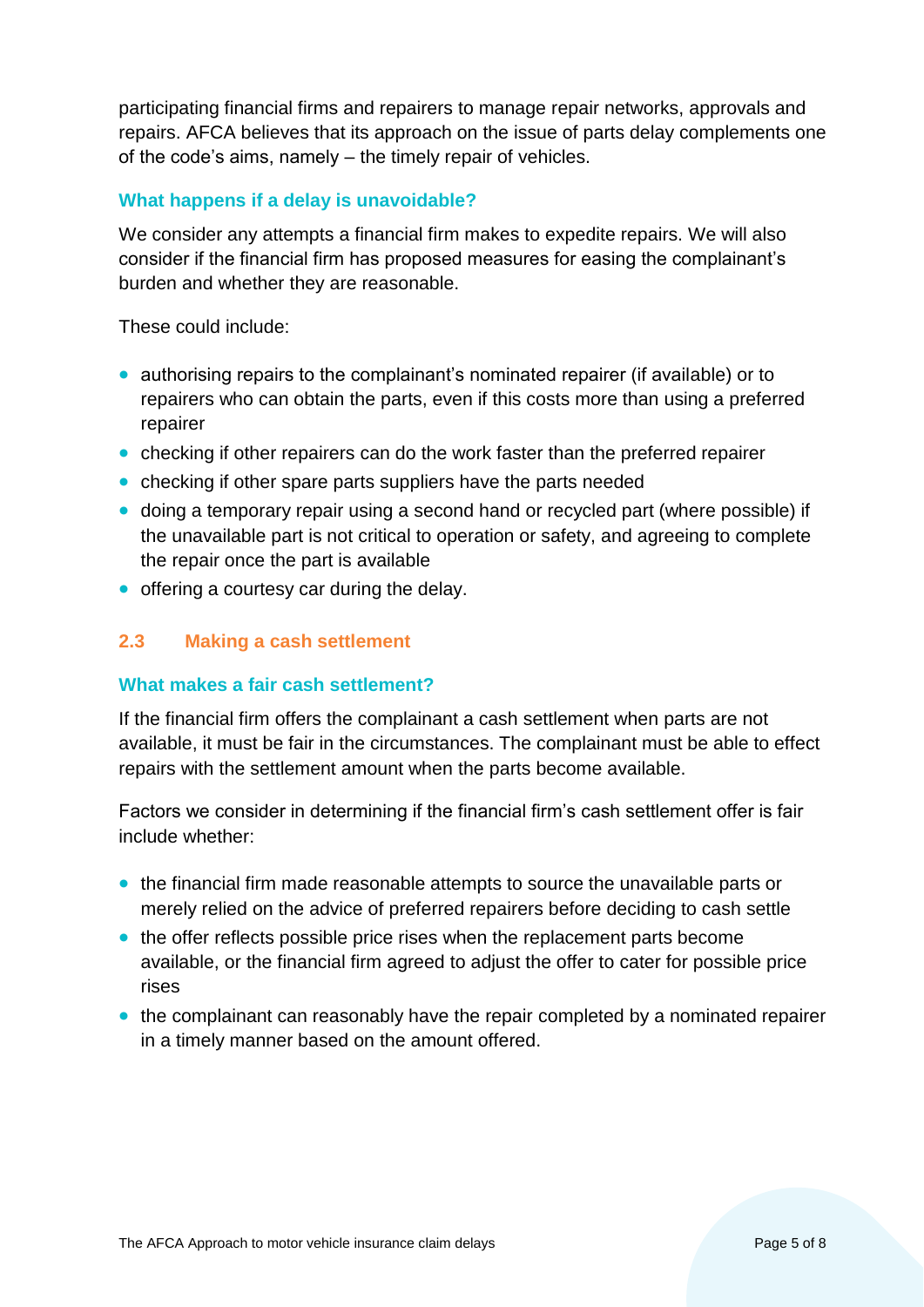## <span id="page-5-0"></span>**2.4 Reaching agreement**

#### **Have negotiations been open and fair?**

AFCA recognises that a delay in the financial firm reinstating damaged property can be a major burden on the complainant.

However, the complainant should also recognise the genuine difficulties that the financial firm faces when it cannot complete repairs without significant delay, for example, where parts are not readily available.

AFCA encourages the parties to openly discuss and try to agree on a fair and workable solution in such circumstances.

For example, open discussions between insurers and policy holders led to only a few complaints being lodged at FOS, AFCA's predecessor scheme, after the Perth and Melbourne hailstorms of March 2010. This was despite large delays in financial firms completing repairs due to a high number of claims and a lack of qualified repairers. This open communication that took place reinforces our approach to this issue.

#### <span id="page-5-1"></span>**2.5 Awarding compensation**

#### **When do we consider giving compensation?**

Where we determine there are unreasonable delays in the way the financial firm handles a claim repair, AFCA can consider awarding compensation to the complainant under section D.3.3 of the AFCA Rules. AFCA may award compensation of up to \$5,000 per claim for non-financial loss and up to \$5,000 for consequential financial loss.

#### **What is the difference between consequential financial and non-financial loss?**

We may consider compensation for consequential financial loss if a claimant can show that the financial firm's handling of a claim has caused the claimant extra financial loss.

Compensation for non-financial loss is awarded where we determine the financial firm has caused an unusual degree of inconvenience or loss of enjoyment to a claimant, such as when the financial firm fails to resolve a claim in a reasonable time.

Our capacity to award compensation is strictly discretionary. We will not award compensation if we do not consider it fair in all the circumstances to do so.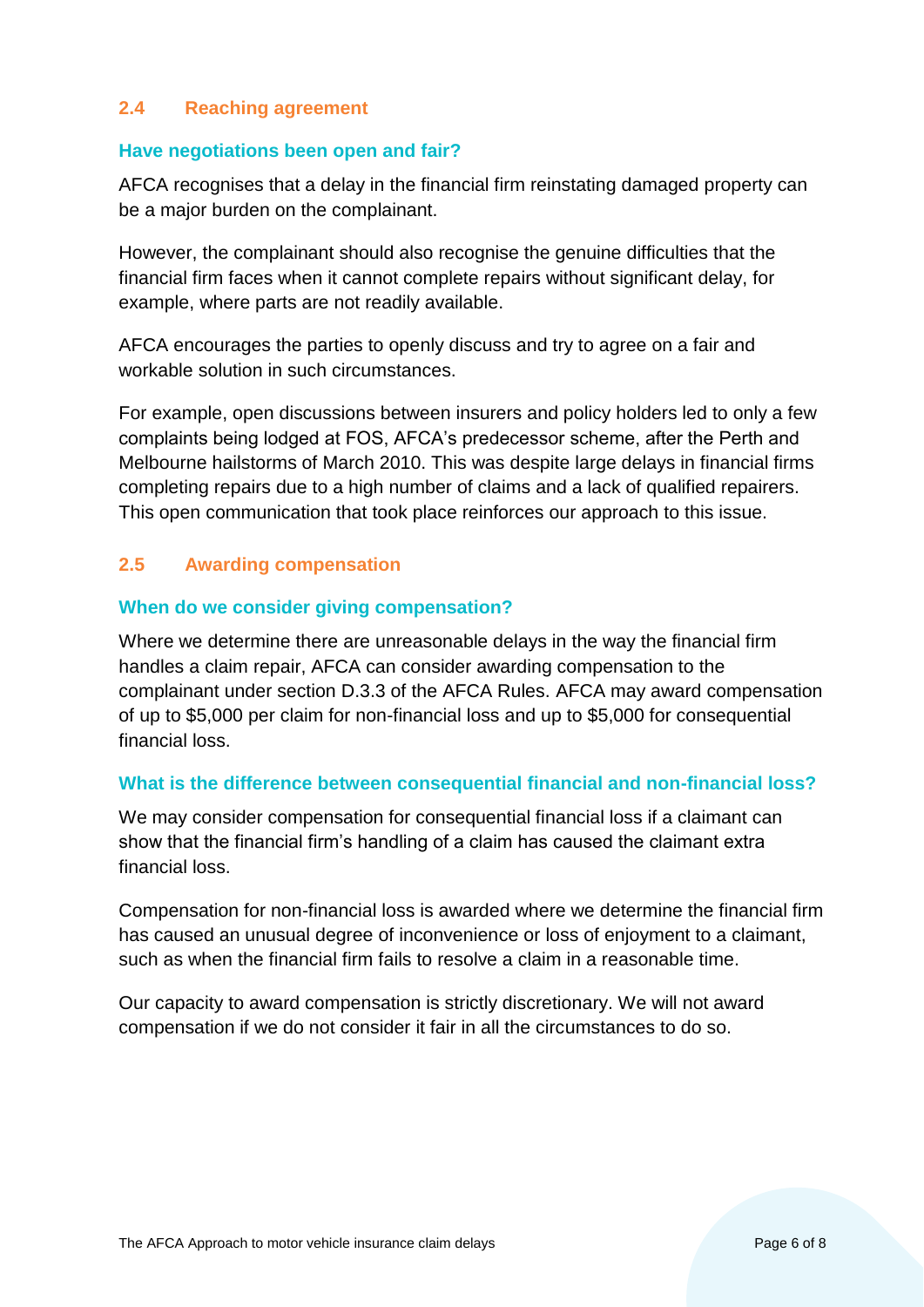# <span id="page-6-0"></span>3 Context

# <span id="page-6-1"></span>**3.1 Case studies**

The case studies below are based on determinations by one of AFCA's predecessor schemes, the Financial Ombudsman Service. While previous determinations (by AFCA or by its predecessor schemes) are not binding precedents, where relevant they will inform AFCA's approach to an issue.

## **Case 1: Financial firm did not unreasonably delay repair**

The complainant claimed for damage to her motorcycle, which the financial firm accepted and authorised its repairer to repair. However, the repairer could not complete the repair for more than a year because:

- some parts were unavailable locally and had to be ordered from overseas
- there were delays in the delivery of the parts.

FOS did not consider it appropriate to award compensation in this case because the evidence showed:

- the financial firm did not unreasonably delay the repair
- the financial firm was experiencing a genuine difficulty in sourcing the parts locally
- the motorcycle was an imported model and its parts were not readily available locally
- the repairer ordered the required parts from overseas early in the claims process and, in the meantime, painted most of the parts it had
- the complainant was told that there would be a delay early in the claims process as parts had to be ordered from overseas.

# **Case 2: Complainant received compensation after unreasonable delay by the financial firm**

The complainant claimed for damage to her car, which the financial firm accepted and authorised its repairer to repair. However, the repairer did not complete the repair for some 9 months because of:

- the lack of a wiring harness that had to be ordered from overseas
- there was a delay in the delivery of the part.

FOS considered it appropriate to award compensation in this case because the evidence showed:

• the financial firm had unreasonably delayed the repair